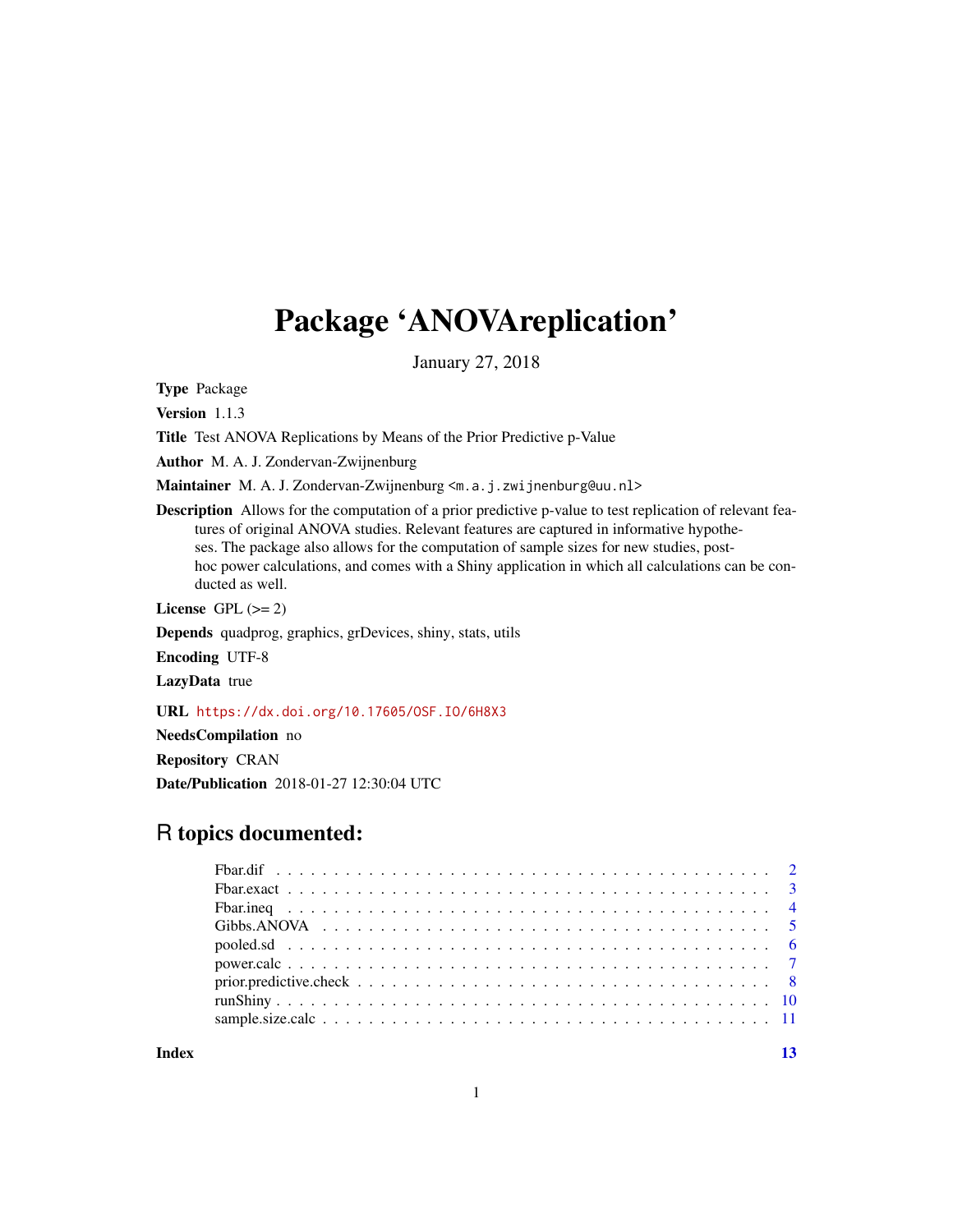<span id="page-1-1"></span><span id="page-1-0"></span>

## Description

The function calculates F-bar for inequality constrained hypotheses with minimum differences between means (Type B). See Silvapulle & Sen (2011) for background on the F-bar statistic. The code of Vanbrabant (2017) is the basis to this Fbar function.

## Usage

Fbar.dif(data,Amat,difmin,effectsize=FALSE)

## Arguments

| data       | A dataframe with two variables: (1) a dependent variable, and (2) a grouping<br>variable.                                                                                                                                                                                                                                                                                                                                           |
|------------|-------------------------------------------------------------------------------------------------------------------------------------------------------------------------------------------------------------------------------------------------------------------------------------------------------------------------------------------------------------------------------------------------------------------------------------|
| Amat       | A p by q matrix, where p is the number of means in the ANOVA model, and q is<br>the number of constraints to be imposed on the model. Each row represents one<br>constraint where the parameter with the lower value according to the constraint<br>receives the value -1, and the parameter with the higher value according to the<br>constraint receives the value 1. Other parameters within the same row obtain the<br>value 0. |
| difmin     | A vector of length q with the minimum difference per constraint as specified in<br>Amat.                                                                                                                                                                                                                                                                                                                                            |
| effectsize | Logical; If TRUE the values in difmin are interpreted as Cohen's d.                                                                                                                                                                                                                                                                                                                                                                 |

## Value

The value for the F-bar statistic

#### Author(s)

M. A. J. Zondervan-Zwijnenburg

#### References

Silvapulle, M. J., & Sen, P. K. (2011). Constrained statistical inference: Order, inequality, and shape constraints (Vol. 912). John Wiley & Sons. doi: 10.1002/9781118165614.ch1

Vanbrabant, L. (2017). restriktor: Restricted Statistical Estimation and Inference for Linear Models. R package version 0.1-55. https://CRAN.R-project.org/package=restriktor

## See Also

See also [runShiny](#page-9-1), [Fbar.ineq](#page-3-1), and [Fbar.exact](#page-2-1).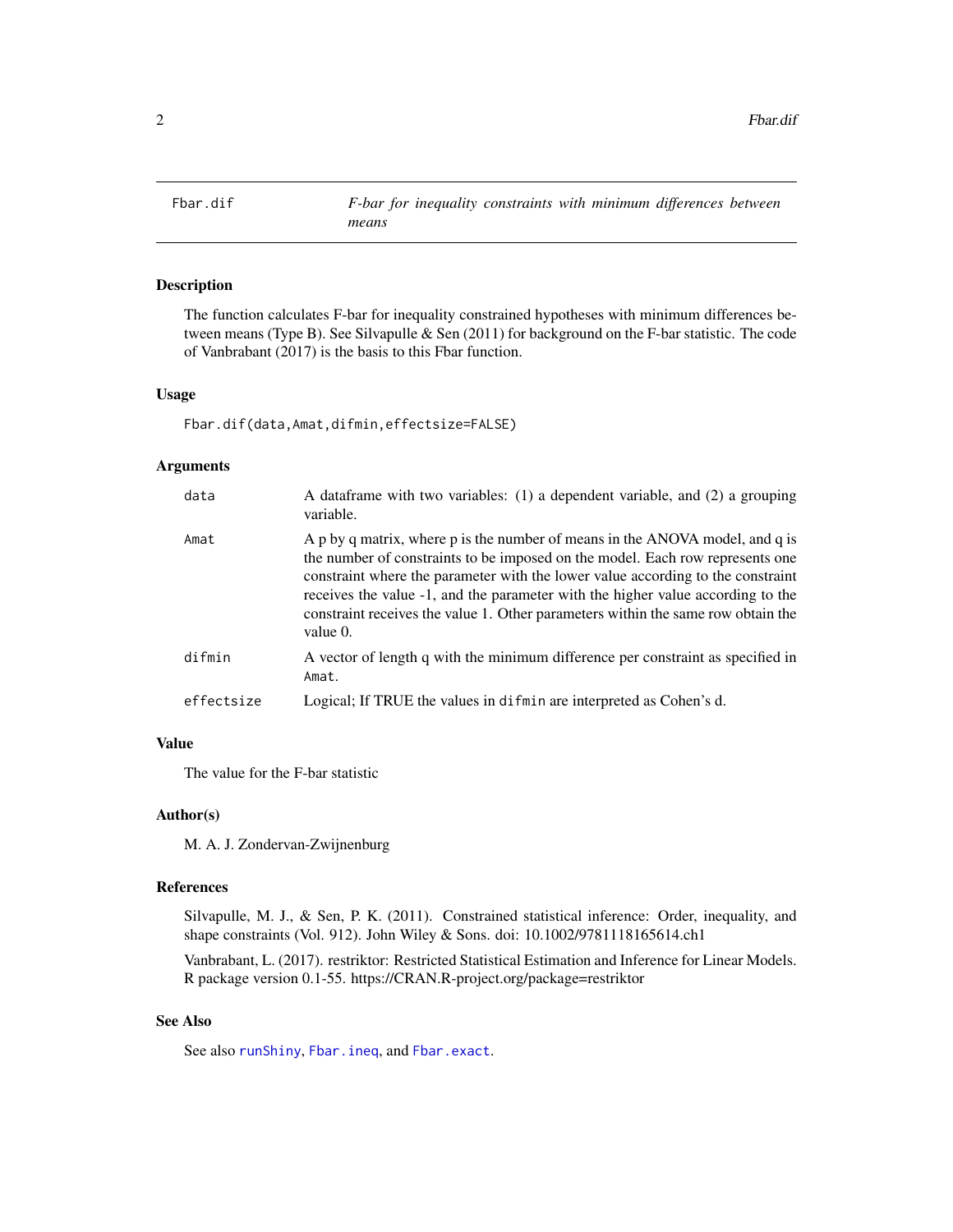#### <span id="page-2-0"></span>Fbar.exact 3

## Examples

```
data <- data.frame(y=ChickWeight$weight,g=ChickWeight$Diet)
aggregate(data$y,by=list(data$g),mean)
#make Amat with constraints: 1<4,2<4,3<4 (last constraint is not true)
Amat \leq (rbind(c(-1,0,0,1),c(0,-1,0,1),c(0,0,-1,1)))
#minimal differences for each constraint
difmin=c(30,15,1)
Fbar.dif(data,Amat,difmin=difmin)
#Fbar.dif for effect sizes
Amat <- (rbind(c(-1,0,0,1),c(0,-1,0,1),c(0,0,-1,1)))
difmin=c(0.8,0.5,0.2)
Fbar.dif(data,Amat,difmin,effectsize=TRUE)
```
#### <span id="page-2-1"></span>Fbar.exact *F-bar for exact constraints*

## Description

The function calculates F-bar for hypotheses constrained with exact values (Type B). See Silvapulle & Sen (2011) for background on the F-bar statistic. The code of Vanbrabant (2017) is the basis to this Fbar function.

## Usage

```
Fbar.exact(data,exact)
```
#### Arguments

| data  | A dataframe with two variables: (1) a dependent variable, and (2) a grouping<br>variable.                                        |
|-------|----------------------------------------------------------------------------------------------------------------------------------|
| exact | A vector of length p, where p is the number of means in the ANOVA model,<br>with the exact values of the constrained hypothesis. |

## Value

The value for the F-bar statistic

#### Author(s)

M. A. J. Zondervan-Zwijnenburg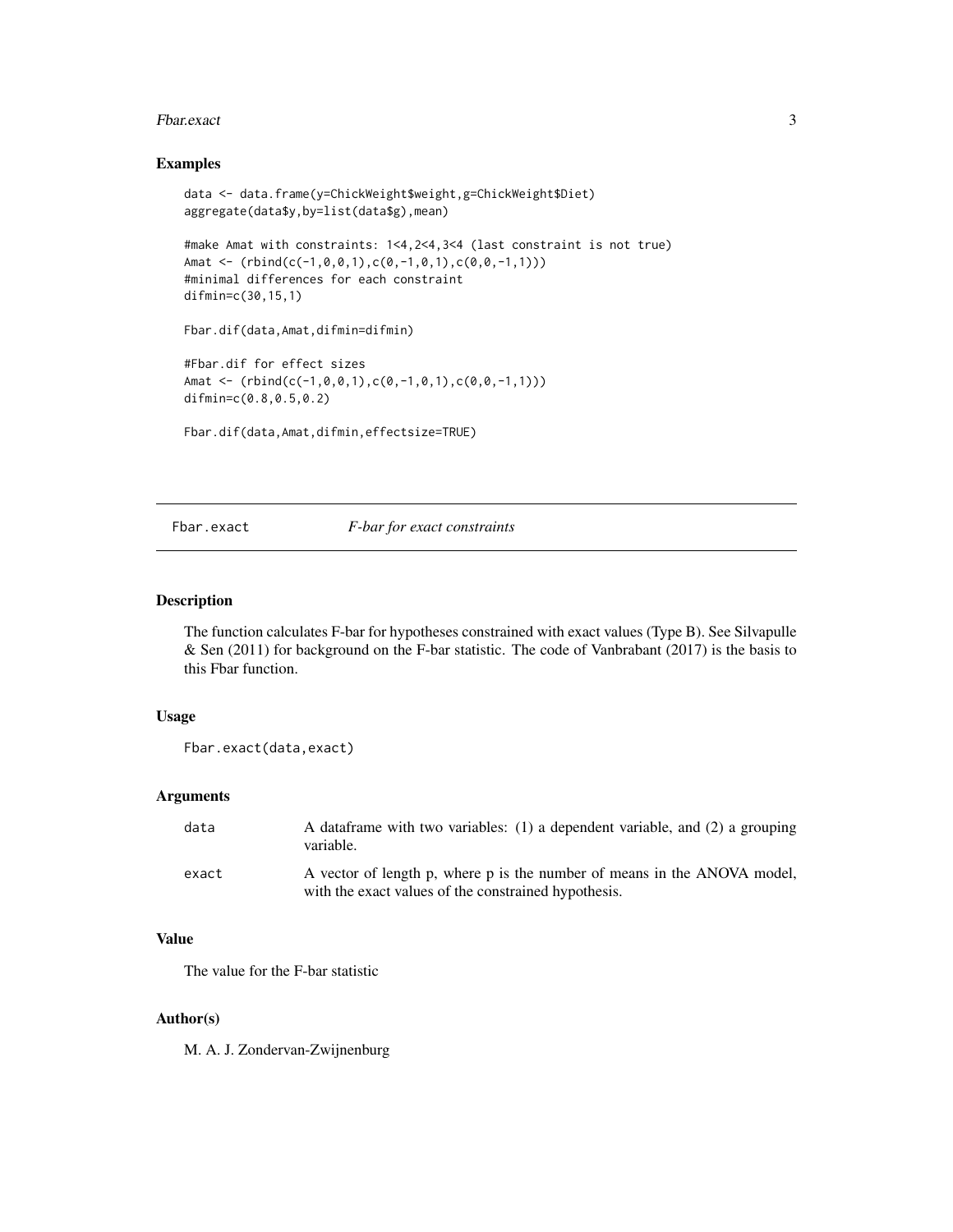## <span id="page-3-0"></span>References

Silvapulle, M. J., & Sen, P. K. (2011). Constrained statistical inference: Order, inequality, and shape constraints (Vol. 912). John Wiley & Sons. doi: 10.1002/9781118165614.ch1

Vanbrabant, L. (2017). restriktor: Restricted Statistical Estimation and Inference for Linear Models. R package version 0.1-55. https://CRAN.R-project.org/package=restriktor

## See Also

See also [runShiny](#page-9-1), [Fbar.ineq](#page-3-1), and [Fbar.dif](#page-1-1).

## Examples

```
data <- data.frame(y=ChickWeight$weight,g=ChickWeight$Diet)
aggregate(data$y,by=list(data$g),mean)
```
#specify exact values to be evaluated. Hi: mu1=102,mu2=123,mu3=143,mu4=135. exact <- c(102,123,143,135)

Fbar.exact(data,exact)

<span id="page-3-1"></span>Fbar.ineq *F-bar for inequality constraints*

## Description

The function calculates F-bar for inequality constrained hypotheses (Type B). See Silvapulle & Sen (2011) for background on the F-bar statistic. The code of Vanbrabant (2017) is the basis to this Fbar function.

## Usage

Fbar.ineq(data,Amat)

#### Arguments

| data | A dataframe with two variables: (1) a dependent variable, and (2) a grouping<br>variable.                                                                                                                                                                                                                                                                                                                                           |
|------|-------------------------------------------------------------------------------------------------------------------------------------------------------------------------------------------------------------------------------------------------------------------------------------------------------------------------------------------------------------------------------------------------------------------------------------|
| Amat | A p by q matrix, where p is the number of means in the ANOVA model, and q is<br>the number of constraints to be imposed on the model. Each row represents one<br>constraint where the parameter with the lower value according to the constraint<br>receives the value -1, and the parameter with the higher value according to the<br>constraint receives the value 1. Other parameters within the same row obtain the<br>value 0. |

## Value

The value for the F-bar statistic.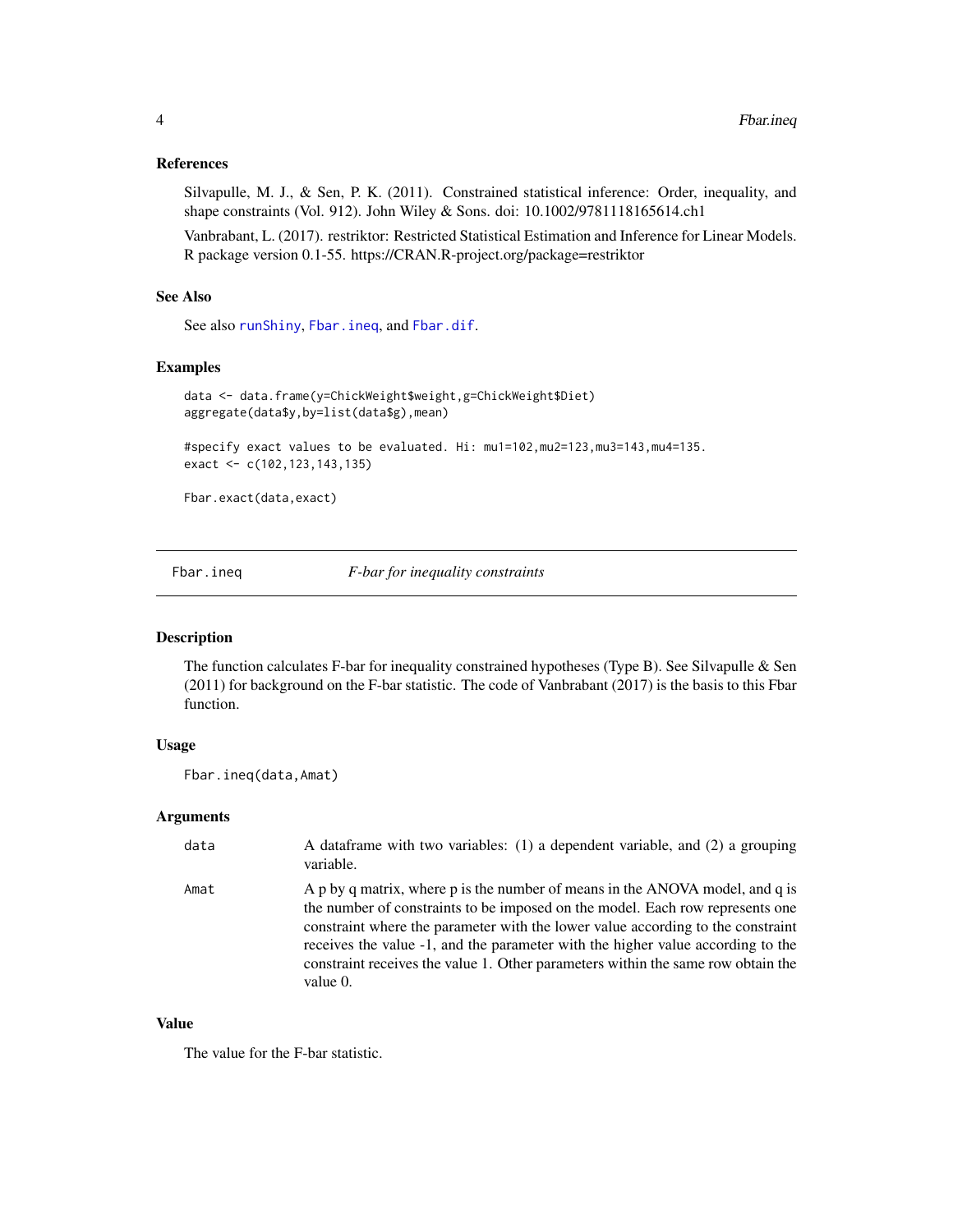## <span id="page-4-0"></span>Gibbs.ANOVA 5

## Author(s)

M. A. J. Zondervan-Zwijnenburg

## References

Silvapulle, M. J., & Sen, P. K. (2011). Constrained statistical inference: Order, inequality, and shape constraints (Vol. 912). John Wiley & Sons. doi: 10.1002/9781118165614.ch1

Vanbrabant, L. (2017). restriktor: Restricted Statistical Estimation and Inference for Linear Models. R package version 0.1-55. https://CRAN.R-project.org/package=restriktor

## See Also

See also [runShiny](#page-9-1), [Fbar.dif](#page-1-1), and [Fbar.exact](#page-2-1).

## Examples

data <- data.frame(y=ChickWeight\$weight,g=ChickWeight\$Diet) aggregate(data\$y,by=list(data\$g),mean)

#make Amat with constraints: 1<4,2<4,3<4 (last constraint is not true) Amat <- (rbind(c(-1,0,0,1),c(0,-1,0,1),c(0,0,-1,1)))

```
Fbar.ineq(data,Amat)
```
<span id="page-4-1"></span>Gibbs.ANOVA *Gibbs sampler*

#### Description

Samples from the posterior distribution of the data by means of a Gibbs sampler (derived from Lynch, 2007, p. 170-172).

#### Usage

Gibbs.ANOVA(data,it=5000,burnin=500,seed=0)

#### **Arguments**

| data   | a data frame with a variable y and a variable g, where y is the dependent variable,<br>and g is the grouping variable for the ANOVA.        |
|--------|---------------------------------------------------------------------------------------------------------------------------------------------|
| it     | the number of (post-burnin) iterations for each of the two chains. The default<br>uses 5.000 iterations.                                    |
| burnin | the number of iterations for the function to use for the burnin phase in each of<br>the two chains. The default uses 500 burnin iterations. |
| seed   | integer; seed value. If seed==0, no seed is set.                                                                                            |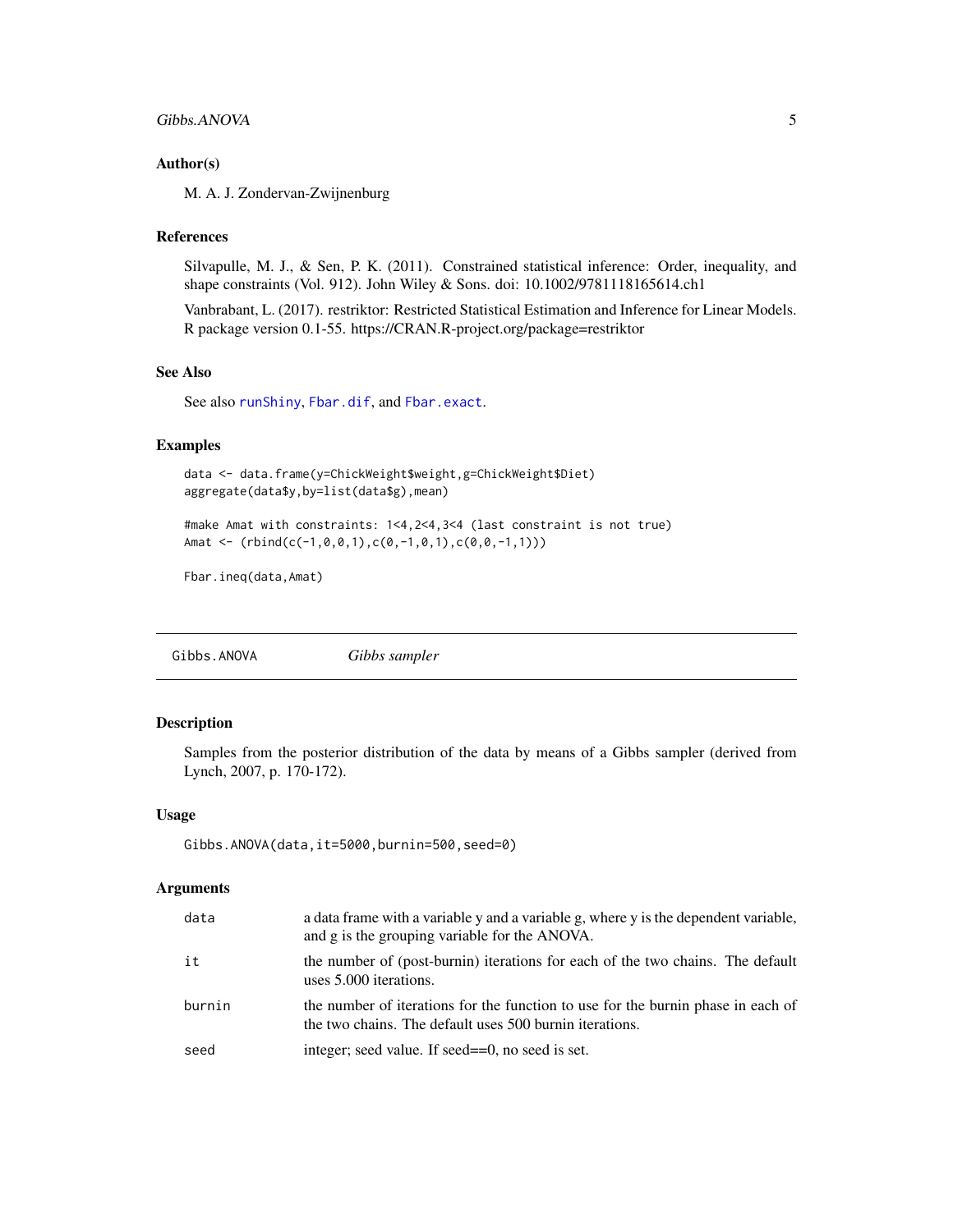<span id="page-5-0"></span>output\_m a matrix with all samples from the posterior for each parameter.

Returns a matrix with the mean, median, and standard deviation (in columns) for the it samples from the conditional posterior distributions of the group means and pooled standard deviation (rows).

Produces traceplots of each parameter and the associated samples from the posterior distribution.

## Author(s)

M. A. J. Zondervan-Zwijnenburg

## References

Lynch, S. (2007). Introduction to applied Bayesian statistics and estimation for social scientists. New York, NY: Springer. doi: 10.1007/978-0-387-71265-9

Zondervan-Zwijnenburg, M.A.J., Van de Schoot, R., & Hoijtink, H. (2017). Testing ANOVA replication by means of the prior predictive p-value.

## Examples

```
data <- data.frame(y=ChickWeight$weight,g=ChickWeight$Diet)
Gibbs.ANOVA(data)
```
pooled.sd *Pooled standard deviation calculator*

## Description

Calculates the pooled standard deviation.

#### Usage

```
pooled.sd(data)
```
## Arguments

```
data A dataframe with two variables: y for the dependent variable and g for the group-
                 ing variable.
```
## Value

Returns the pooled standard deviation.

#### Author(s)

M.A.J. Zondervan-Zwijnenburg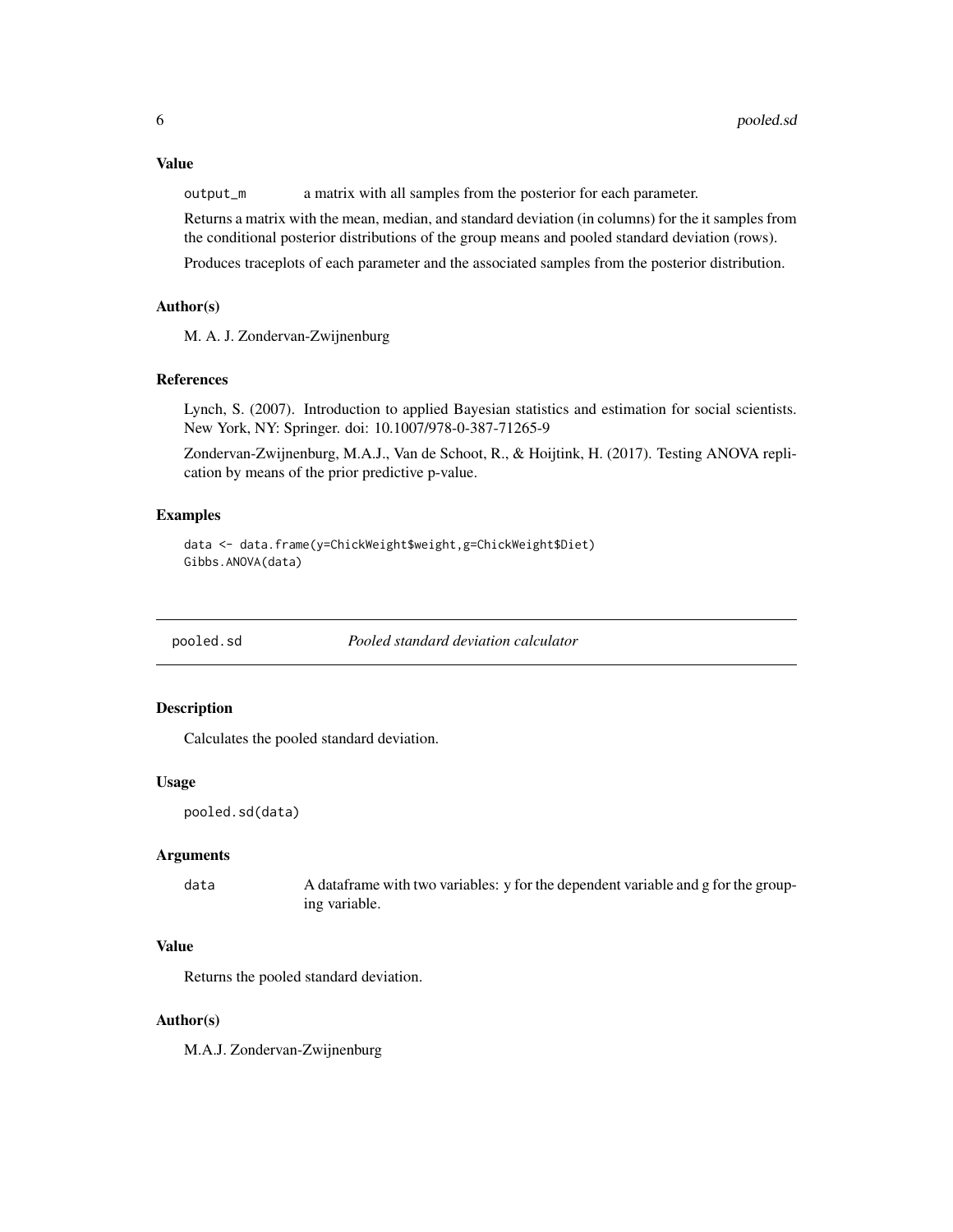## <span id="page-6-0"></span>power.calc 7

## Examples

```
data <- data.frame(y=ChickWeight$weight,g=ChickWeight$Diet)
pooled.sd(data)
```
<span id="page-6-1"></span>power.calc *Power Calculator*

## Description

Calculates the power for the prior predictive check against equal means

## Usage

power.calc(n.r,posterior,g.m,p.sd,statistic,Amat=0L,exact=0L,difmin=0L,effectsize=FALSE, alpha=.05)

## Arguments

| n.r        | vector with the sample size per group (i.e., $n$ _jr) for new study (i.e., $y$ _r).                                                                                                                                                                                                                                                                                                                                               |
|------------|-----------------------------------------------------------------------------------------------------------------------------------------------------------------------------------------------------------------------------------------------------------------------------------------------------------------------------------------------------------------------------------------------------------------------------------|
| posterior  | matrix (e.g., the output of Gibbs.ANOVA) with samples from the posterior based<br>on the original data (i.e., $y_0$ ).                                                                                                                                                                                                                                                                                                            |
| g.m        | integer; the population value for the equal means in the alternative distribu-<br>tion. We advice to specify the grand mean of the study variables in the original<br>dataset.                                                                                                                                                                                                                                                    |
| p.sd       | integer; the population value for the pooled standard deviation in the alternative<br>distribution. We advice to specify the pooled standard deviation for the study<br>variables in the original dataset.                                                                                                                                                                                                                        |
| statistic  | the type of hypothesis to be evaluated: "ineq" for inequality constrained means,<br>"dif" for inequality constraints plus minimum differences between means, "ex-<br>act" for specific values for the means.                                                                                                                                                                                                                      |
| Amat       | p by q matrix, where p is the number of means in the ANOVA model, and q is<br>the number of constraints to be imposed on the model. Each row represents one<br>constraint where the parameter with the lower value according to the constraint<br>receives the value -1, and the parameter with the higher value according to the<br>constraint receives the value 1. Other parameters within the same row obtain the<br>value 0. |
| exact      | vector of length p, where p is the number of means in the ANOVA model, with<br>the exact values of the constrained hypothesis.                                                                                                                                                                                                                                                                                                    |
| difmin     | vector of length q with the minimum difference per constraint as specified in<br>Amat.                                                                                                                                                                                                                                                                                                                                            |
| effectsize | logical; If TRUE the values in difmin are interpreted as Cohen's d.                                                                                                                                                                                                                                                                                                                                                               |
| alpha      | integer; the level of alpha that should be taken into account while calculating the<br>required sample size.                                                                                                                                                                                                                                                                                                                      |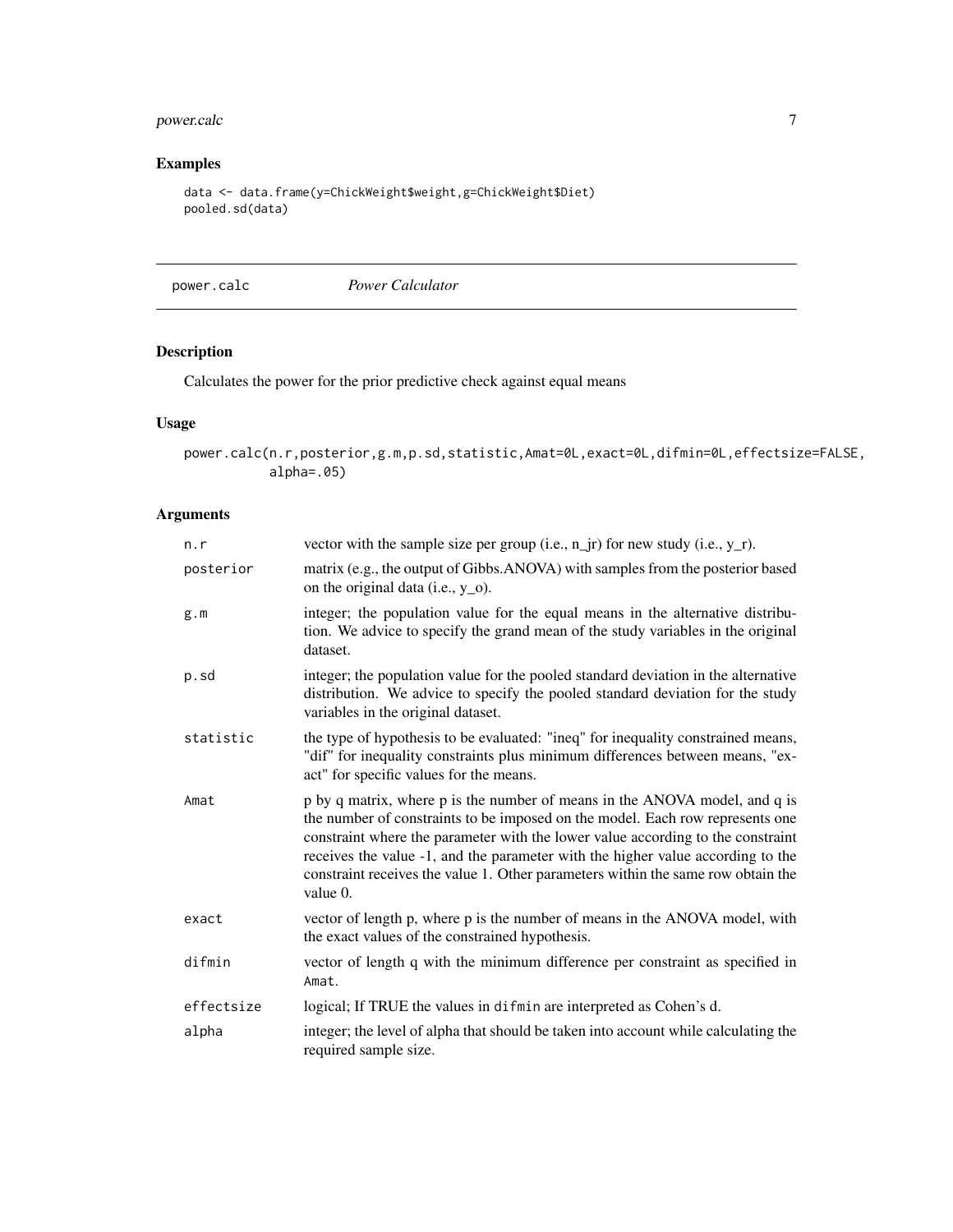## <span id="page-7-0"></span>Value

| power | The acquired power given the input |
|-------|------------------------------------|
|       |                                    |

rejection.value

The 1-alpha'th percentile of the null distribution. The proportion of H1 larger than this value constitues power.

## Author(s)

M. A. J. Zondervan-Zwijnenburg, H. Hoijtink

## References

Zondervan-Zwijnenburg, M.A.J., Van de Schoot, R., & Hoijtink, H. (2017). Testing ANOVA replication by means of the prior predictive p-value.

## See Also

See also [runShiny](#page-9-1), [Gibbs.ANOVA](#page-4-1), [Fbar.ineq](#page-3-1), [Fbar.dif](#page-1-1), and [Fbar.exact](#page-2-1), [prior.predictive.check](#page-7-1), [sample.size.calc](#page-10-1).

## Examples

```
#analysis original data
data_o <- data.frame(y=ChickWeight$weight,g=ChickWeight$Diet)
g.m <- mean(data_o$y)
#compute pooled sd
sd.g <- aggregate(data_o$y,by=list(data_o$g),sd)[,2]
n.g <- table(data_o$g)
p.sd <- ((n.g[1]-1)*sd.g[1]+(n.g[2]-1)*sd.g[2]+(n.g[3]-1)*sd.g[3]+(n.g[4]-1)*sd.g[4])/(sum(n.g)-4)
means <- aggregate(data_o$y,by=list(data_o$g),mean)[,2]
Gibbs.ANOVA(data_o,it=200,burnin=50) #we advise >1000 iterations, >500 burnin for reliable results
power.calc(n.r=c(20,21,22,23),posterior=output_m,g.m=g.m,p.sd=p.sd,
           statistic="exact",exact=means,alpha=.05)
```
<span id="page-7-1"></span>prior.predictive.check

*Prior predictive check*

## Description

Uses the prior predictive check to test replication for ANOVA models.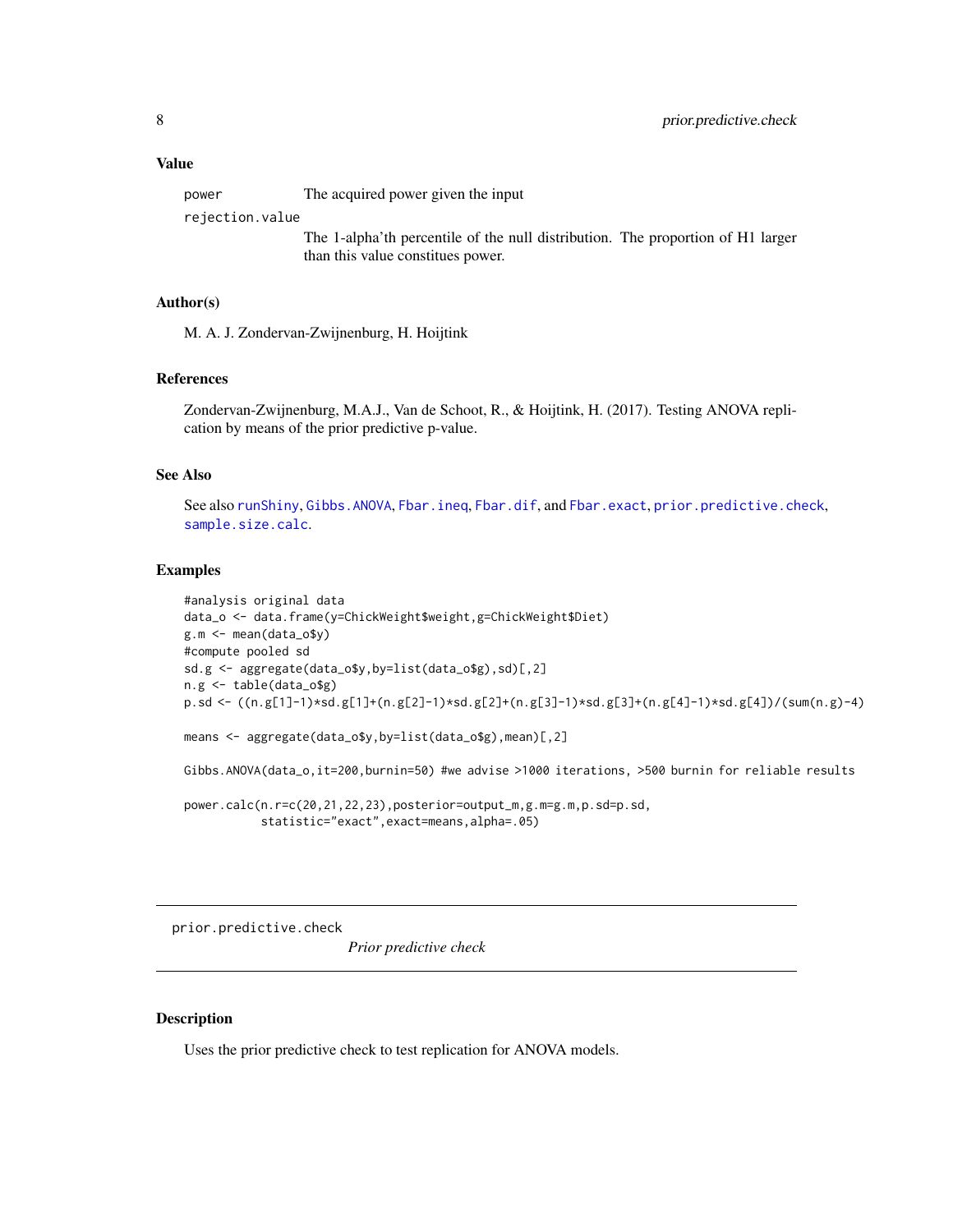## prior.predictive.check 9

## Usage

```
prior.predictive.check(n,posterior,statistic,obs=TRUE,F_n,
                       Amat=0L,exact=0L,difmin=0L,effectsize=FALSE,seed=0)
```
## Arguments

| n          | vector with the sample size per group (i.e., $n_{i}$ jr) for new study (i.e., $y_{i}$ r).                                                                                                                                                                                                                                                                                                                                           |
|------------|-------------------------------------------------------------------------------------------------------------------------------------------------------------------------------------------------------------------------------------------------------------------------------------------------------------------------------------------------------------------------------------------------------------------------------------|
| posterior  | a matrix (e.g., the output of Gibbs.ANOVA) with samples from the posterior<br>based on the original data (i.e., $y_0$ ).                                                                                                                                                                                                                                                                                                            |
| statistic  | the type of hypothesis to be evaluated: "ineq" for inequality constrained means,<br>"dif" for inequality constraints plus minimum differences between means, "ex-<br>act" for specific values for the means.                                                                                                                                                                                                                        |
| obs        | logic; If FALSE, the prior predictive check does not calculate a p-value, because<br>no observed statistic is provided. Used by the sample.size.calculator function.                                                                                                                                                                                                                                                                |
| $F_n$      | The Fbar value for the new data.                                                                                                                                                                                                                                                                                                                                                                                                    |
| Amat       | a p by q matrix, where p is the number of means in the ANOVA model, and q is<br>the number of constraints to be imposed on the model. Each row represents one<br>constraint where the parameter with the lower value according to the constraint<br>receives the value -1, and the parameter with the higher value according to the<br>constraint receives the value 1. Other parameters within the same row obtain the<br>value 0. |
| exact      | a vector of length p, where p is the number of means in the ANOVA model, with<br>the exact values of the constrained hypothesis.                                                                                                                                                                                                                                                                                                    |
| difmin     | a vector of length q with the minimum difference per constraint as specified in<br>Amat.                                                                                                                                                                                                                                                                                                                                            |
| effectsize | logical; If TRUE the values in difmin are interpreted as Cohen's d.                                                                                                                                                                                                                                                                                                                                                                 |
| seed       | integer; seed value. If seed==0, no seed is set.                                                                                                                                                                                                                                                                                                                                                                                    |

## Value

Generates a histogram of F\_sim in which F\_n is indicated with a vertical line. The proportion of F\_sim at the right of this line constitutes the prior predictive p-value.

| sumFdist | a summary of F sim                                    |
|----------|-------------------------------------------------------|
| ppp      | the prior predictive p-value                          |
| F sim    | a vector with F-bar values for all simulated datasets |

## Author(s)

M. A. J. Zondervan-Zwijnenburg

## References

Zondervan-Zwijnenburg, M.A.J., Van de Schoot, R., & Hoijtink, H. (2017). Testing ANOVA replication by means of the prior predictive p-value.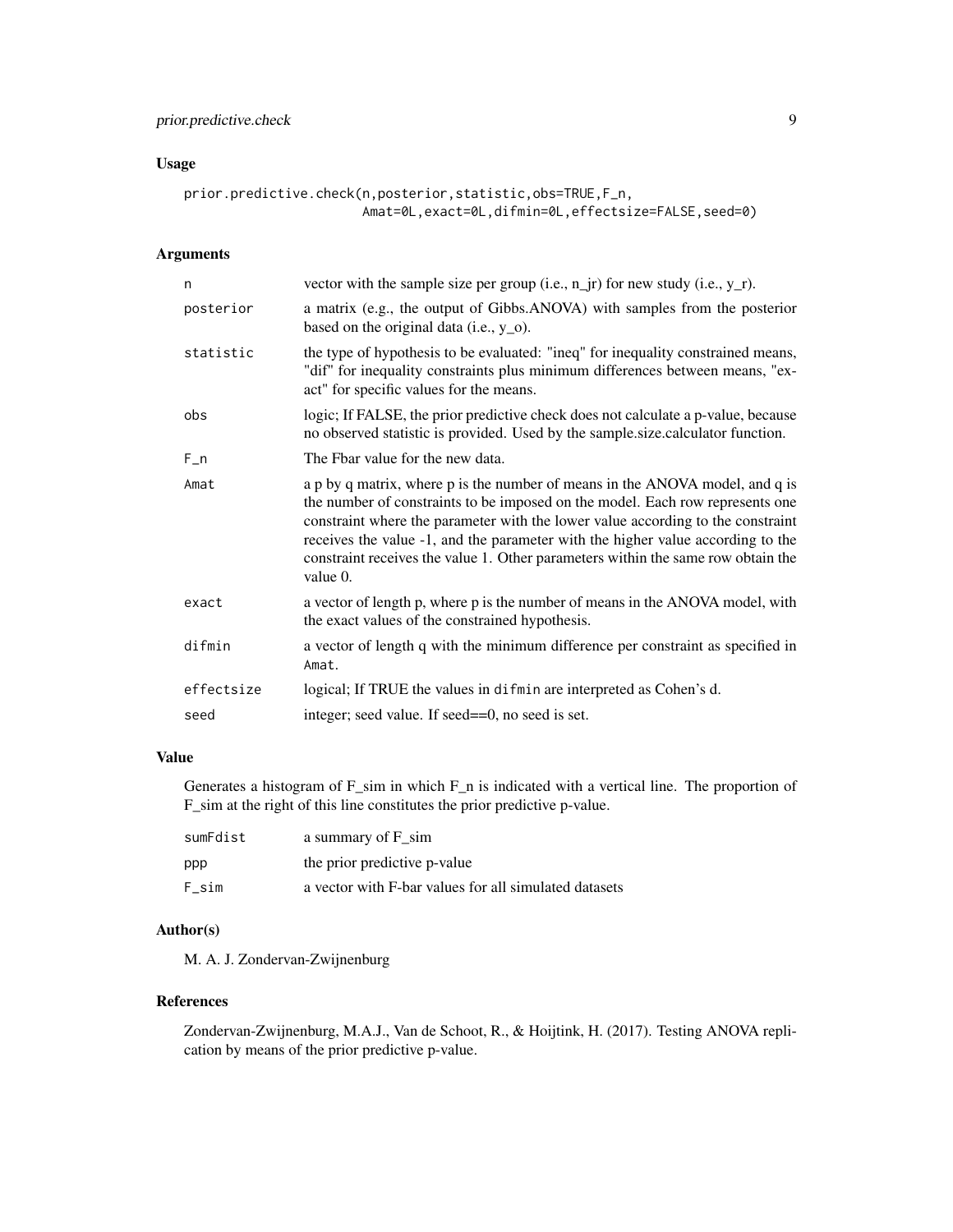## See Also

See also [runShiny](#page-9-1), [Gibbs.ANOVA](#page-4-1), [Fbar.ineq](#page-3-1), [Fbar.dif](#page-1-1), and [Fbar.exact](#page-2-1), [sample.size.calc](#page-10-1), [power.calc](#page-6-1).

## Examples

```
#analysis original data
data_o <- data.frame(y=ChickWeight$weight,g=ChickWeight$Diet)
Gibbs.ANOVA(data_o,it=75,burnin=50) #we advise >1000 iterations, >500 burnin for reliable results
#analysis new data
data_r <- data.frame(y=rnorm(660, mean(data_o$y), sd=sd(data_o$y)),g=round(runif(660,1,4)))
n.r = as.numeric(table(data_r$g))
Amat <- (rbind(c(-1, 0, 0, 1), c(0, -1, 0, 1), c(0, 0, -1, 1)))difmin=c(0.8,0.5,0.2)
r.F.dif.efsz <- Fbar.dif(data_r,Amat,difmin,effectsize=TRUE)
#prior predictive check
result <- prior.predictive.check(n=n.r,posterior=output_m,F_n=r.F.dif.efsz,statistic="dif",
effectsize=TRUE,Amat=Amat,difmin=difmin,seed=1)
result$sumFdist #summary of the f(F_y_sim)
result$ppp #the prior predictive p-value
```
<span id="page-9-1"></span>

| runShiny | function to launch Shiny application to test replication of ANOVA re- |
|----------|-----------------------------------------------------------------------|
|          | sults                                                                 |

#### Description

Launches a Shiny application for the replication test.

## Usage

runShiny()

#### Value

In the Shiny application Gibbs.ANOVA can be ran, which prints covergence plots, samples of the posterior, and a summary table.

Subsequently, the sample size calculator can be used, which prints a matrix with two columns. The first column contains the sample size per group and the second column the associated power. Furthermore, sample.size.calc produces a histogram to illustrate power as evaluated in the last iteration. Detailed descriptions are provided in the Shiny application. Alternatively, the power for a specific combination of group sample sizes can be calculated with the power calculator (power.calc).

If information for a new study is provided, the prior predictive check can be used to compute the prior predictive p-value. The prior predictive check generates a histogram of F\_sim in which F\_n is indicated with a vertical line. The proportion of  $F_s$  sim at the right of this line constitutes the prior predictive p-value. The user can download this histogram and sumFdist: a summary of  $F_s$ sim.

<span id="page-9-0"></span>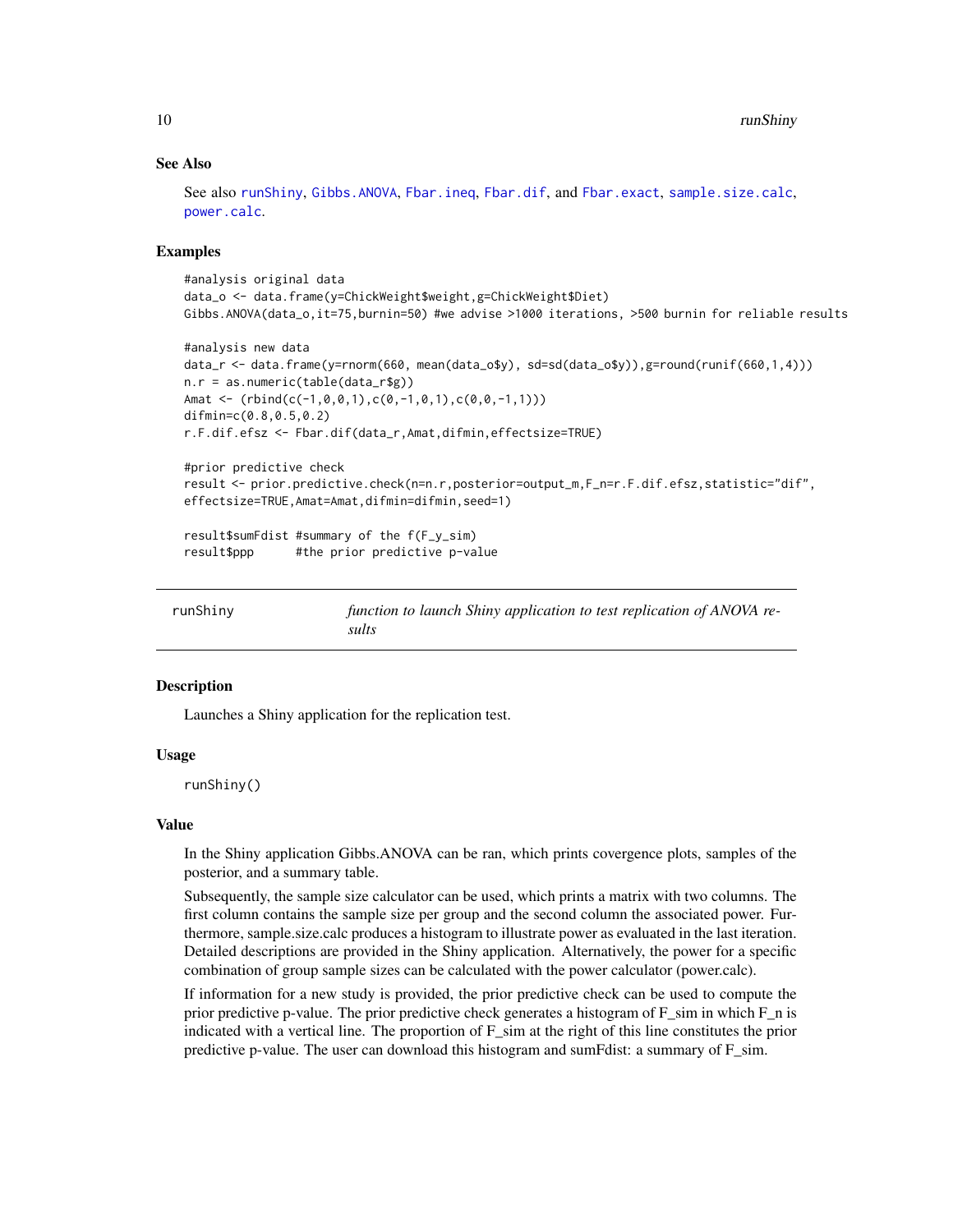## <span id="page-10-0"></span>sample.size.calc 11

## See Also

See also [Gibbs.ANOVA](#page-4-1), [sample.size.calc](#page-10-1), [power.calc](#page-6-1), [prior.predictive.check](#page-7-1), [Fbar.ineq](#page-3-1), [Fbar.dif](#page-1-1), and [Fbar.exact](#page-2-1).

<span id="page-10-1"></span>sample.size.calc *Sample size calculator for the prior.predictive.check function*

## Description

Calculates the required sample size for a new study to conduct the prior predictive check with sufficient statistical power.

## Usage

```
sample.size.calc(start_n,itmax=10,nmax=600,powtarget=.825,powmargin=.025,
                posterior,g.m,p.sd,
               statistic,Amat=0L,exact=0L,difmin=0L,effectsize=FALSE,alpha=.05)
```
## Arguments

| start_n   | integer; the starting value for the sample size per group.                                                                                                                                                                                                                                                                                                                                                                          |
|-----------|-------------------------------------------------------------------------------------------------------------------------------------------------------------------------------------------------------------------------------------------------------------------------------------------------------------------------------------------------------------------------------------------------------------------------------------|
| itmax     | integer; the maximum number of iterations for the function.                                                                                                                                                                                                                                                                                                                                                                         |
| nmax      | integer; the maximum total sample size to evaluate.                                                                                                                                                                                                                                                                                                                                                                                 |
| powtarget | integer; the target power for which the sample size is to be obtained.                                                                                                                                                                                                                                                                                                                                                              |
| powmargin | integer; the margin around the target power for which results are to be returned.                                                                                                                                                                                                                                                                                                                                                   |
| posterior | a matrix (e.g., the output of Gibbs.ANOVA) with samples from the posterior<br>based on the original data (i.e., $y_0$ ).                                                                                                                                                                                                                                                                                                            |
| g.m       | integer; the population value for the equal means in the alternative distribu-<br>tion. We advice to specify the grand mean of the study variables in the original<br>dataset.                                                                                                                                                                                                                                                      |
| p.sd      | integer; the population value for the pooled standard deviation in the alternative<br>distribution. We advice to specify the pooled standard deviation for the study<br>variables in the original dataset.                                                                                                                                                                                                                          |
| statistic | the type of hypothesis to be calculated: "ineq" for inequality constrained means,<br>"dif" for inequality constraints plus minimum differences between means, "ex-<br>act" for specific values for the means.                                                                                                                                                                                                                       |
| Amat      | a p by q matrix, where p is the number of means in the ANOVA model, and q is<br>the number of constraints to be imposed on the model. Each row represents one<br>constraint where the parameter with the lower value according to the constraint<br>receives the value -1, and the parameter with the higher value according to the<br>constraint receives the value 1. Other parameters within the same row obtain the<br>value 0. |
| exact     | a vector of length p, where p is the number of means in the ANOVA model, with<br>the exact values of the constrained hypothesis.                                                                                                                                                                                                                                                                                                    |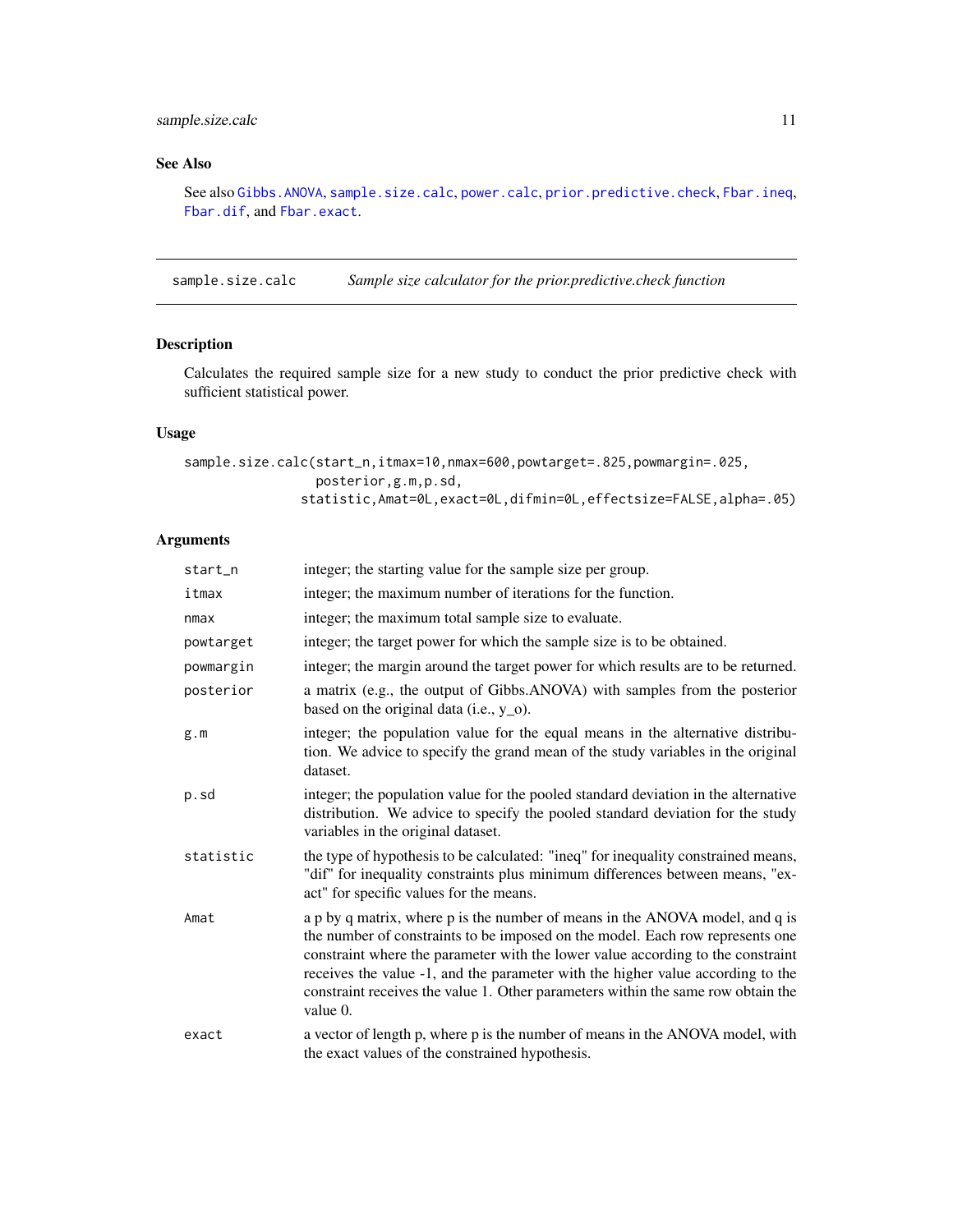<span id="page-11-0"></span>

| difmin     | a vector of length q with the minimum difference per constraint as specified in<br>Amat.                     |
|------------|--------------------------------------------------------------------------------------------------------------|
| effectsize | logical; If TRUE the values in difficit are interpreted as Cohen's d.                                        |
| alpha      | integer; the level of alpha that should be taken into account while calculating the<br>required sample size. |

## Value

Prints iterations while calculating. Prints a matrix with two columns. The first column contains the sample size per group and the second column the associated power. Furthermore, sample.size.calc produces a histogram with the null (i.e., the red distribution) and alternative distribution (i.e., the blue distribution) for the last iteration afterwards. The vertical line indicates rej.value (i.e., the 1 alpha'th percentile of the null distribution). The proportion of the alternative distribution on the right side of rej.value constitutes the statistical power.

## Author(s)

M.A.J. Zondervan-Zwijnenburg

## References

Zondervan-Zwijnenburg, M.A.J., Van de Schoot, R., & Hoijtink, H. (2017). Testing ANOVA replication by means of the prior predictive p-value.

## See Also

See also [runShiny](#page-9-1), [prior.predictive.check](#page-7-1), [power.calc](#page-6-1), [Fbar.ineq](#page-3-1), [Fbar.dif](#page-1-1), and [Fbar.exact](#page-2-1).

## Examples

```
#analysis original data
data_o <- data.frame(y=ChickWeight$weight,g=ChickWeight$Diet)
#compute pooled sd
sd.g <- aggregate(data_o$y,by=list(data_o$g),sd)[,2]
n.g <- table(data_o$g)
p.sd <- ((n.g[1]-1)*sd.g[1]+(n.g[2]-1)*sd.g[2]+(n.g[3]-1)*sd.g[3]+(n.g[4]-1)*sd.g[4])/(sum(n.g)-4)
```

```
Gibbs.ANOVA(data_o,it=75,burnin=50) #we advise >1000 iterations, >500 burnin for reliable results
Amat \leq (rbind(c(-1,0,0,1),c(0,-1,0,1),c(0,0,1,-1)))
difmin=c(0.8,0.5,0.2)
```

```
#sample size calculator
sample.size.calc(start_n=60, powtarget=.825,powmargin=.025,posterior=output_m,
                g.m=mean(data_o$y),p.sd=p.sd,
                statistic="dif",effectsize=TRUE,Amat=Amat,difmin=difmin)
```